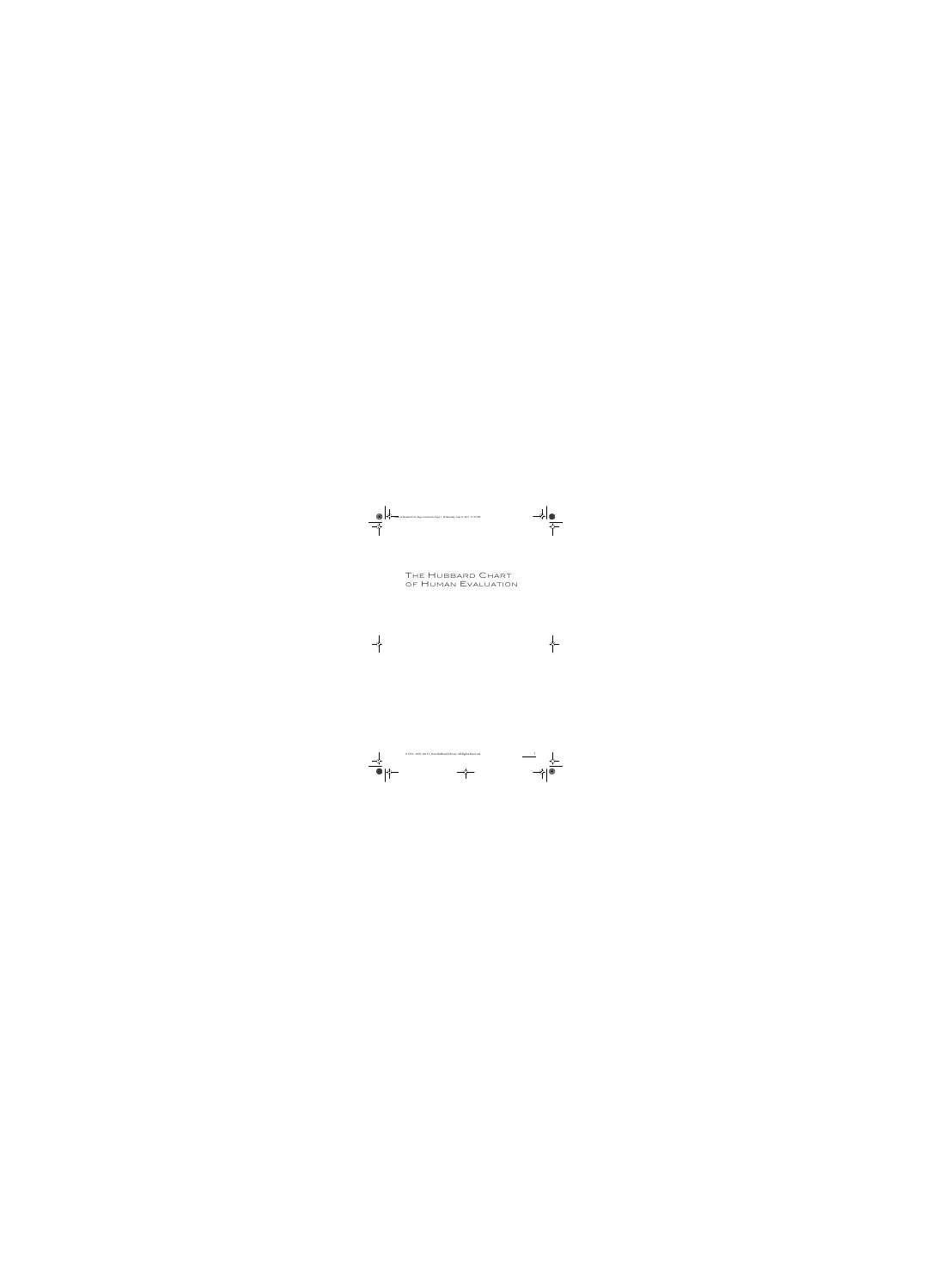| 1 BEHAVIOR AND 2 MEDICAL<br>PHYSIOLOGY RANGE | З |
|----------------------------------------------|---|
|                                              |   |



| <b>TONE</b>  | 4.0 <sub>1</sub> | Excellent at projects,                                      | Near accident-proof.                                   | Exhilaration.                       |
|--------------|------------------|-------------------------------------------------------------|--------------------------------------------------------|-------------------------------------|
| <b>SCALE</b> |                  | execution. Fast reaction                                    | No psychosomatic ills.                                 |                                     |
|              |                  | time (relative to age).                                     | Nearly immune to                                       |                                     |
|              |                  |                                                             | bacteria.                                              | Eagerness.                          |
|              | 3.5              | Good at projects,<br>execution, sports.                     | Highly resistant<br>to common                          | Strong interest.                    |
|              |                  |                                                             | infections-no colds.                                   |                                     |
|              | 3.0              | Capable of fair amount                                      | Resistant to infection                                 | Mild interest.                      |
|              |                  | of action, sports.                                          | and disease. Few<br>psychosomatic ills.                |                                     |
|              |                  |                                                             |                                                        | Content.                            |
|              | 2.5              | Relatively inactive but<br>capable of action.               | Occasionally ill.<br>Susceptible to usual              | Indifference.                       |
|              |                  |                                                             | diseases.                                              |                                     |
|              |                  |                                                             |                                                        | Boredom.                            |
|              | 2.0              | Capable of destructive<br>and minor constructive<br>action. | Severe sporadic illnesses. Expressed resentment.       |                                     |
|              | 1.5              | Capable of destructive                                      | Depository illnesses                                   | Anger.                              |
|              |                  | action.                                                     | (arthritis). (Range 1.0 to<br>2.0 interchangeable.)    |                                     |
|              | 1.1              | Capable of minor<br>execution.                              | Endocrine and<br>neurological<br>illnesses.            | Unexpressed<br>resentment.<br>Fear. |
|              | 0.5              | Capable of relatively<br>uncontrolled action.               | Chronic malfunction<br>of organs.<br>(Accident-prone.) | Grief.                              |
|              |                  |                                                             |                                                        | Apathy.                             |
|              | 0.1              | Alive as an organism.                                       | Chronically ill.<br>(Refusing sustenance.)             | Deepest apathy.                     |
|              |                  |                                                             |                                                        | None.                               |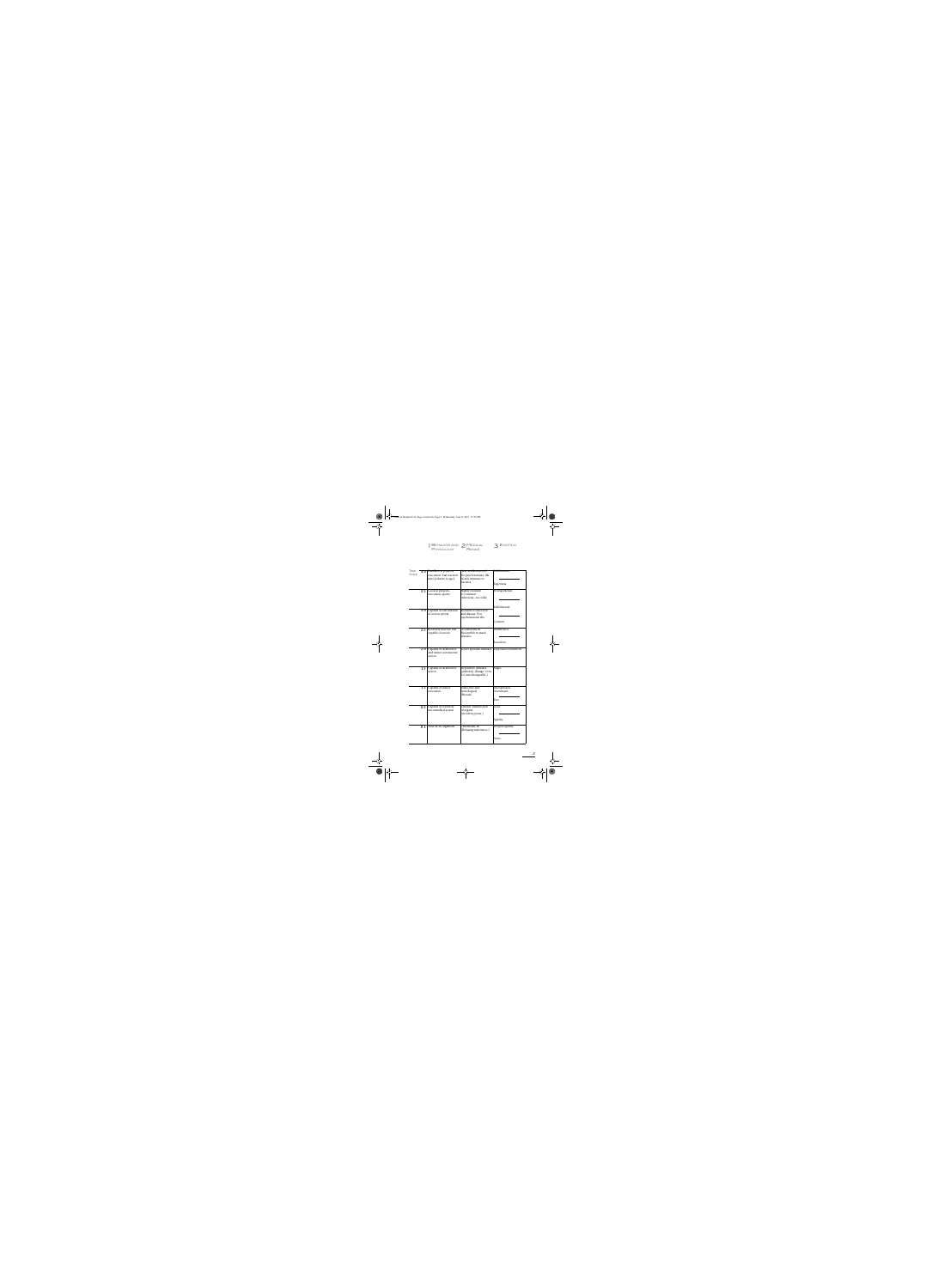|                      |     | 4 SEXUAL<br>BEHAVIOR<br>Attitude<br><b>TOWARD</b><br>CHILDREN                                            | COMMAND<br>ENVIRONMENT                                                                                                                                  | <b>ACTUAL</b><br><b>TO SOCIETY</b><br>COMPARED<br>TO APPARENT<br><b>WORTH</b>                                                  |
|----------------------|-----|----------------------------------------------------------------------------------------------------------|---------------------------------------------------------------------------------------------------------------------------------------------------------|--------------------------------------------------------------------------------------------------------------------------------|
| TONE<br><b>SCALE</b> | 4.0 | Sexual interest high but<br>often sublimated to<br>creative thought.<br>Intense interest in<br>children. | High self-mastery.<br>Aggressive toward<br>environ. Dislikes to<br>control people. High<br>reasoning, volatile<br>emotions.                             | High worth. Apparent<br>worth will be realized.<br>Creative and<br>constructive.                                               |
|                      | 3.5 | High interest in opposite<br>sex. Constancy.<br>Love of children.                                        | Reasons well. Good<br>control. Accepts<br>ownership. Emotion<br>free. Liberal.                                                                          | Good value to society.<br>Adjusts environ to<br>benefit of self and<br>others.                                                 |
|                      | 3.0 | Interest in procreation.<br>Interest in children.                                                        | Controls bodily<br>functions. Reasons well.<br>Free emotion still<br>inhibited. Allows rights<br>to others. Democratic.                                 | Any apparent worth is<br>actual worth. Fair value.                                                                             |
|                      | 2.5 | Disinterest in<br>procreation.<br>Vague tolerance of<br>children.                                        | In control of functions<br>and some reasoning<br>powers. Does not desire<br>ownership of much.                                                          | Capable of constructive<br>action, seldom any<br>quantity to be reckoned<br>with. Small value. "Well<br>adjusted."             |
|                      | 2.0 | Disgust for<br>sex–revulsion.<br>Nagging of, nervousness<br>about children.                              | Antagonistic and<br>destructive to self, others<br>and environ. Desires<br>command in order to<br>injure.                                               | Dangerous. Any<br>apparent worth wiped<br>out by potentials of<br>injury to others.                                            |
|                      | 1.5 | Rape, sex as<br>punishment.<br>Brutal treatment of<br>children.                                          | Smashes or destroys<br>others or environment.<br>Failing, may destroy self.<br>Fascistic.                                                               | Insincere. Heavy<br>liability. Possible<br>murderer. Even when<br>intentions avowedly<br>good will bring about<br>destruction. |
|                      | 1.1 | Promiscuity, perversion,<br>sadism, irregular<br>practices.<br>Use of children for<br>sadistic purposes. | No control of reason or<br>emotions, but apparent<br>organic control. Uses sly<br>means of controlling<br>others, especially<br>hypnotism. Communistic. | Active liability.<br>Enturbulates others.<br>Apparent worth<br>outweighed by vicious,<br>hidden intents.                       |
|                      | 0.5 | Impotency, anxiety,<br>possible efforts to<br>procreate.<br>Anxiety about children.                      | <b>Barest functional</b><br>control of self, only. No<br>control of reason or<br>emotions.                                                              | Liability to society.<br>Possible suicide. Utterly<br>careless of others.                                                      |
|                      | 0.1 | No effort to procreate.                                                                                  | No command of self,<br>environment, other<br>persons. Suicide.                                                                                          | High liability, needing<br>care and efforts of others<br>without any<br>contribution.                                          |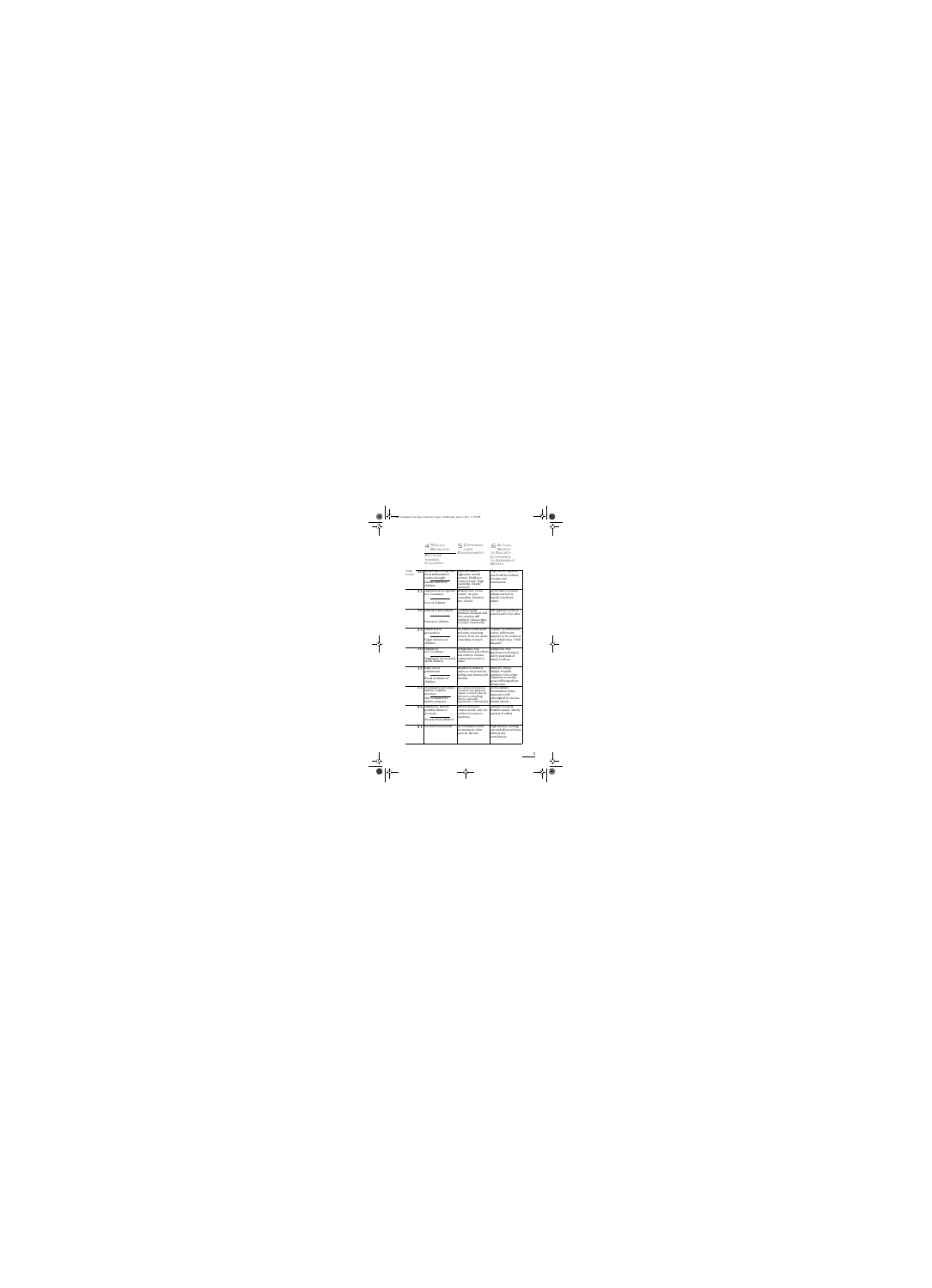| $7E$ THIC                                          | O HANDLING | <b>Q COURAGE</b> |
|----------------------------------------------------|------------|------------------|
| $\left  \begin{array}{c} \end{array} \right $ FVFI | OF TRUTH   | $I$ $FVFI$       |

| TONE<br>4.0<br><b>SCALE</b> | Bases ethics on reason.<br>Very high ethic level.                                                                         | High concept of truth.                                                   | High courage level.                                                     |
|-----------------------------|---------------------------------------------------------------------------------------------------------------------------|--------------------------------------------------------------------------|-------------------------------------------------------------------------|
| 3.5                         | Heeds ethics of group<br>but refines them higher<br>as reason demands.                                                    | Truthful.                                                                | Courage displayed on<br>reasonable risks.                               |
| 3.0                         | Follows ethics in which<br>trained, as honestly as<br>possible. Moral.                                                    | Cautious of asserting<br>truths. Social lies.                            | Conservative display of<br>courage where risk is<br>small.              |
| 2.5                         | Treats ethics insincerely<br>but not particularly<br>honest or dishonest.                                                 | Insincere. Careless of<br>facts.                                         | Neither courage nor<br>cowardice. Neglect of<br>danger.                 |
| 2.0                         | Chronically and bluntly<br>dishonest when occasion<br>arises. At this level and<br>below: authoritarianism,<br>criminals. | Truth twisted to suit<br>antagonism.                                     | Reactive, unreasoning<br>thrusts at danger.                             |
| 1.5                         | Immoral. Actively<br>dishonest. Destructive<br>of any and all ethics.                                                     | <b>Blatant and destructive</b><br>lying.                                 | Unreasonable bravery,<br>usually damaging to self.                      |
| 1.1                         | Sex criminals. Negative<br>ethics. Deviously<br>dishonest. Perverts<br>honesty without reason.                            | Ingenious and vicious<br>perversions of truth.<br>Covers lying artfully. | Occasional<br>underhanded displays<br>of action, otherwise<br>cowardly. |
| 0.5                         | Non-existent. Not<br>thinking. Obeying<br>anyone.                                                                         | Details facts with no<br>concept of their reality.                       | Complete cowardice.                                                     |
| 0.1                         | None.                                                                                                                     | No reaction.                                                             | No reaction.                                                            |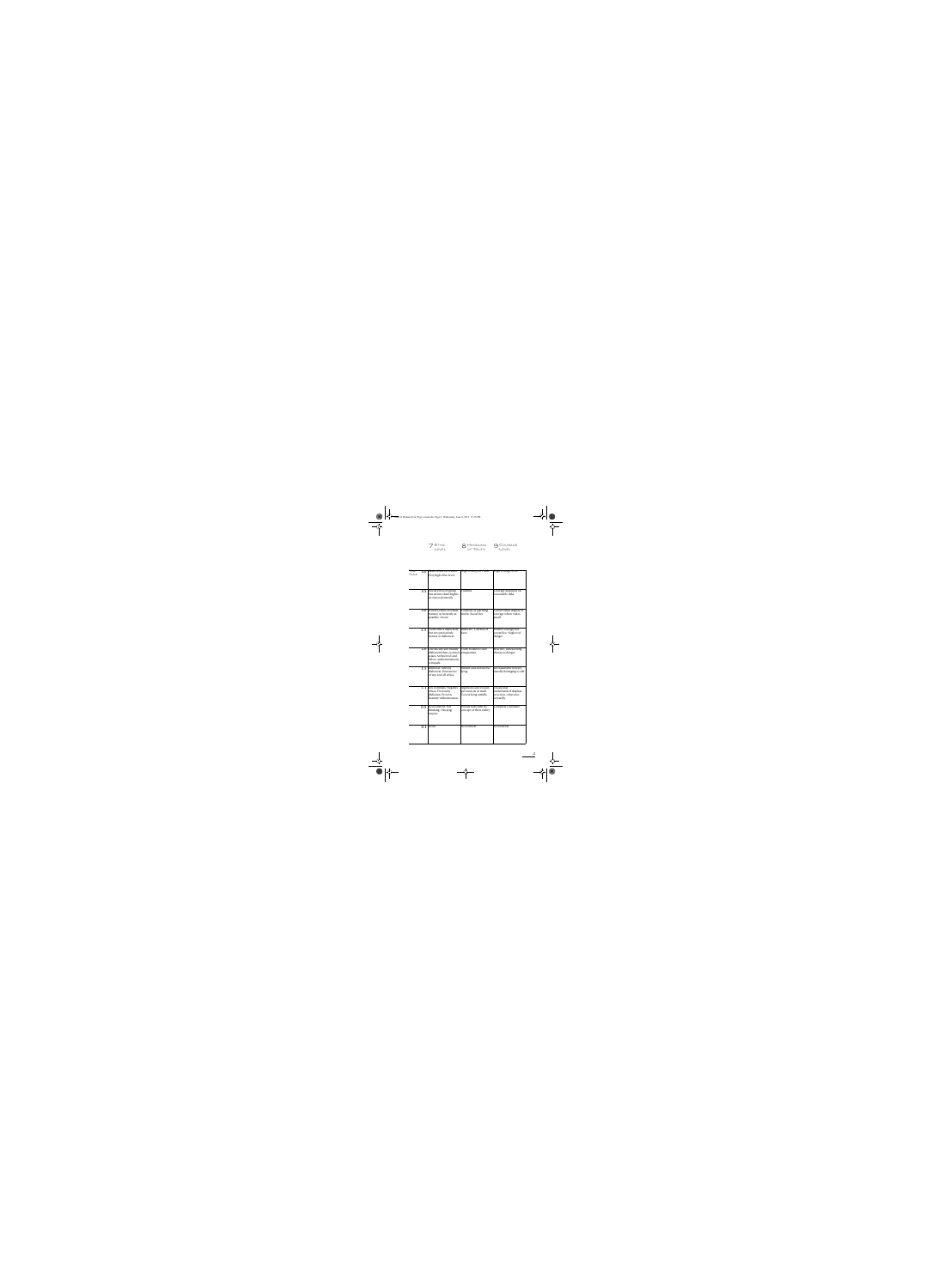| $1 \cap$ SPEECH:   | 11 SUBJECT'S<br>HANDLING OF                                  | $1 \Omega$ REALITY |
|--------------------|--------------------------------------------------------------|--------------------|
| TAI KS             | WRITTEN OR                                                   | $-(AGREEMENT)$     |
| SPEECH:<br>LISTENS | <b>SPOKEN COMM</b><br><b>WHEN ACTING AS</b><br>A RELAY POINT |                    |

| TONE<br><b>SCALE</b> | 4.0 Strong, able, swift and<br>full exchange of beliefs,<br>ideas.                                                     | Passes theta comm,<br>contributes to it. Cuts<br>entheta lines.                                                        | Search for different<br>viewpoints in order to<br>broaden own reality.<br>Changes reality.                           |
|----------------------|------------------------------------------------------------------------------------------------------------------------|------------------------------------------------------------------------------------------------------------------------|----------------------------------------------------------------------------------------------------------------------|
| 3.5                  | Will talk of deep-seated<br>beliefs and ideas.<br>Will accept deep-seated<br>ideas, beliefs and<br>consider them.      | Passes theta comm.<br>Resents and hits back at<br>entheta lines.                                                       | Ability to understand<br>and evaluate reality of<br>others and to change<br>viewpoint. Agreeable.                    |
| 3.0                  | Tentative expression of<br>limited number of<br>personal ideas.<br>Receives ideas and beliefs<br>if cautiously stated. | Passes comm.<br>Conservative. Inclines<br>toward moderate<br>construction and<br>creation.                             | Awareness of possible<br>validity of different<br>reality. Conservative<br>agreement.                                |
| 2.5                  | Casual, pointless<br>conversation.<br>Listens only to ordinary<br>affairs.                                             | Cancels any comm of<br>higher or lower<br>tone-devaluates<br>urgencies.                                                | Refusal to match two<br>realities. Indifference to<br>conflicts in reality. Too<br>careless to agree or<br>disagree. |
| 2.0                  | Talks in threats.<br>Invalidates other people.<br>Listens to threats.<br>Openly mocks theta<br>talk.                   | Deals in hostile or<br>threatening comm. Lets<br>only small amount of<br>theta go through.                             | Verbal doubt-defense<br>of own reality. Attempts<br>to undermine others'.<br>Disagrees.                              |
| 1.5                  | Talks of death and<br>destruction only. Hate.<br>Listens only to death<br>and destruction. Wrecks<br>theta lines.      | Perverts comm to<br>entheta regardless of<br>original content.<br>Stops theta comm. Passes<br>entheta and perverts it. | Destruction of opposing<br>reality. "You're wrong."<br>Disagrees with reality of<br>others.                          |
| 1.1                  | Talks in apparent theta<br>but vicious intent. Lies.<br>Listens little but mostly<br>to cabal or gossip. Lies.         | Relays only malicious<br>comm.<br>Cuts comm lines. Won't<br>relay comm.                                                | Doubt of own reality.<br>Insecurity. Doubt of<br>opposing reality.                                                   |
| 0.5                  | Talks only in apathetic<br>tones. Very little.<br>Listens little, mostly to<br>apathy or pity.                         | Takes little heed of<br>communications. Does<br>not pass them.                                                         | Shame, anxiety-strong<br>doubt of own reality,<br>easily has reality of<br>others forced on him.                     |
| 0.1                  | Does not talk.<br>Does not listen.                                                                                     | Does not relay<br>communications.<br>Unaware of them.                                                                  | Complete withdrawal<br>from conflicting<br>reality-no reality.                                                       |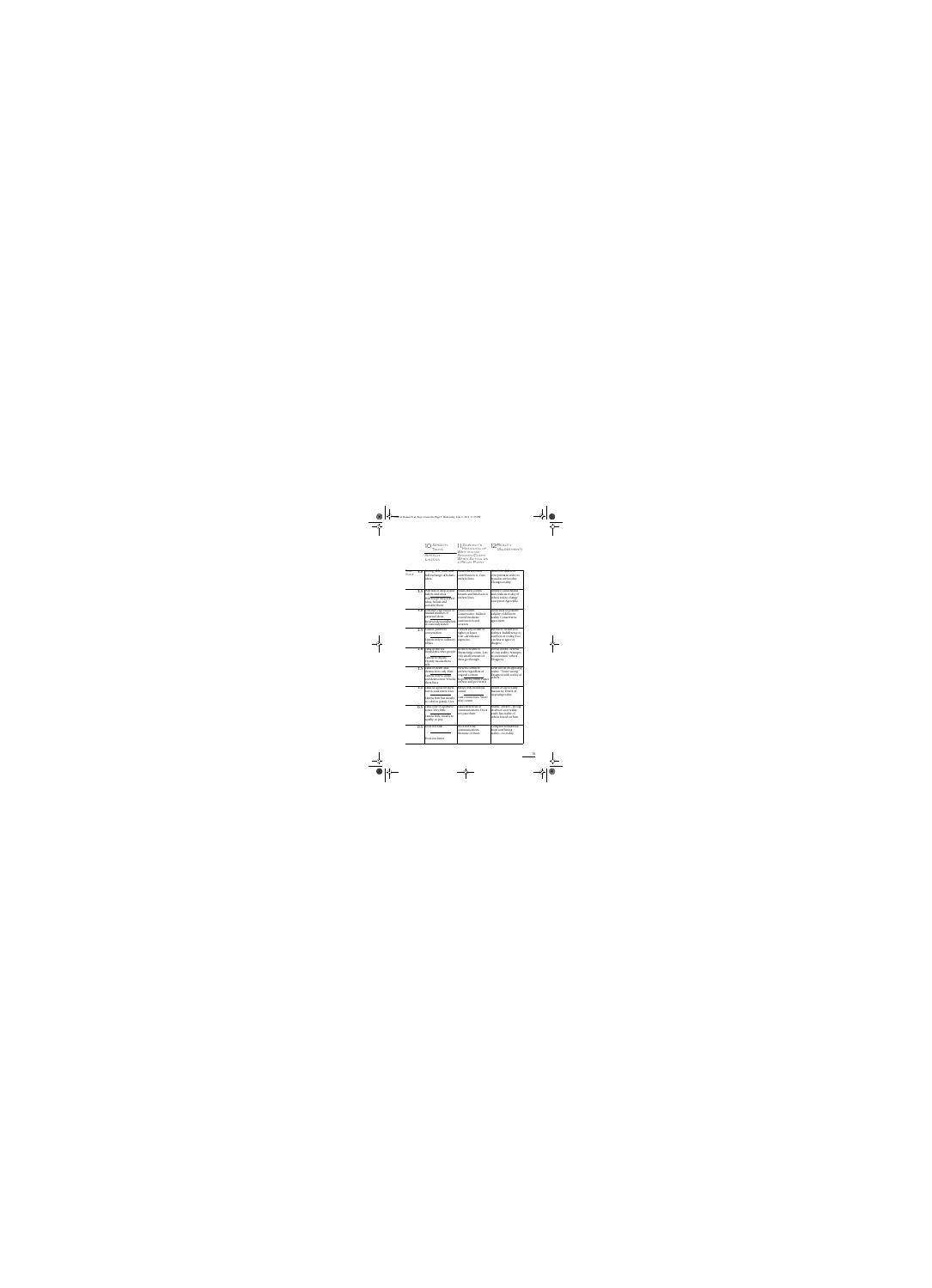| 13 ABILITY<br>TO HANDLE | $14 \frac{\text{Pers}}{\text{ON A GIVEN}}$ 15 LIT |       |
|-------------------------|---------------------------------------------------|-------|
| RESPONSIBILITY COURSE   |                                                   | RECEE |

**LITERALNESS** RECEPTION OF STATEMENTS

| TONE<br><b>SCALE</b> | 4.0 | Inherent sense of<br>responsibility on all<br>dynamics.     | High creative<br>persistence.                                                                        | High differentiation.<br>Good understanding of<br>all comm as modified by<br>Clear's education.          |
|----------------------|-----|-------------------------------------------------------------|------------------------------------------------------------------------------------------------------|----------------------------------------------------------------------------------------------------------|
|                      | 3.5 | Capable of assuming<br>and carrying on<br>responsibilities. | Good persistence and<br>direction toward<br>constructive goals.                                      | Good grasp of<br>statements. Good sense<br>of humor.                                                     |
|                      | 3.0 | Handles responsibility<br>in a slipshod fashion.            | Fair persistence if<br>obstacles not too great.                                                      | Good differentiation of<br>meaning of statements.                                                        |
|                      | 2.5 | Very careless, not<br>trustworthy.                          | Idle, poor concentration. Accepts very little,                                                       | literally or otherwise.<br>Apt to be literal about<br>humor.                                             |
|                      | 2.0 | Uses responsibility to<br>further own ends.                 | Persistence toward<br>destruction of enemies.<br>No constructive<br>persistence below this<br>point. | Accepts remarks of<br>Tone 2.0 literally.                                                                |
|                      | 1.5 | Assumes responsibility<br>in order to destroy.              | Destructive persistence<br>begins strongly, weakens<br>quickly.                                      | Accepts alarming<br>remarks literally. Brutal<br>sense of humor.                                         |
|                      | 1.1 | Incapable, capricious,<br>irresponsible.                    | Vacillation on any<br>course. Very poor<br>concentration. Flighty.                                   | Lack of acceptance of<br>any remarks. Tendency<br>to accept all literally<br>avoided by forced<br>humor. |
|                      | 0.5 | None.                                                       | Sporadic persistence<br>toward self-destruction.                                                     | Literal acceptance of any<br>remark matching tone.                                                       |
|                      | 0.1 | None.                                                       | None.                                                                                                | Complete literal<br>acceptance.                                                                          |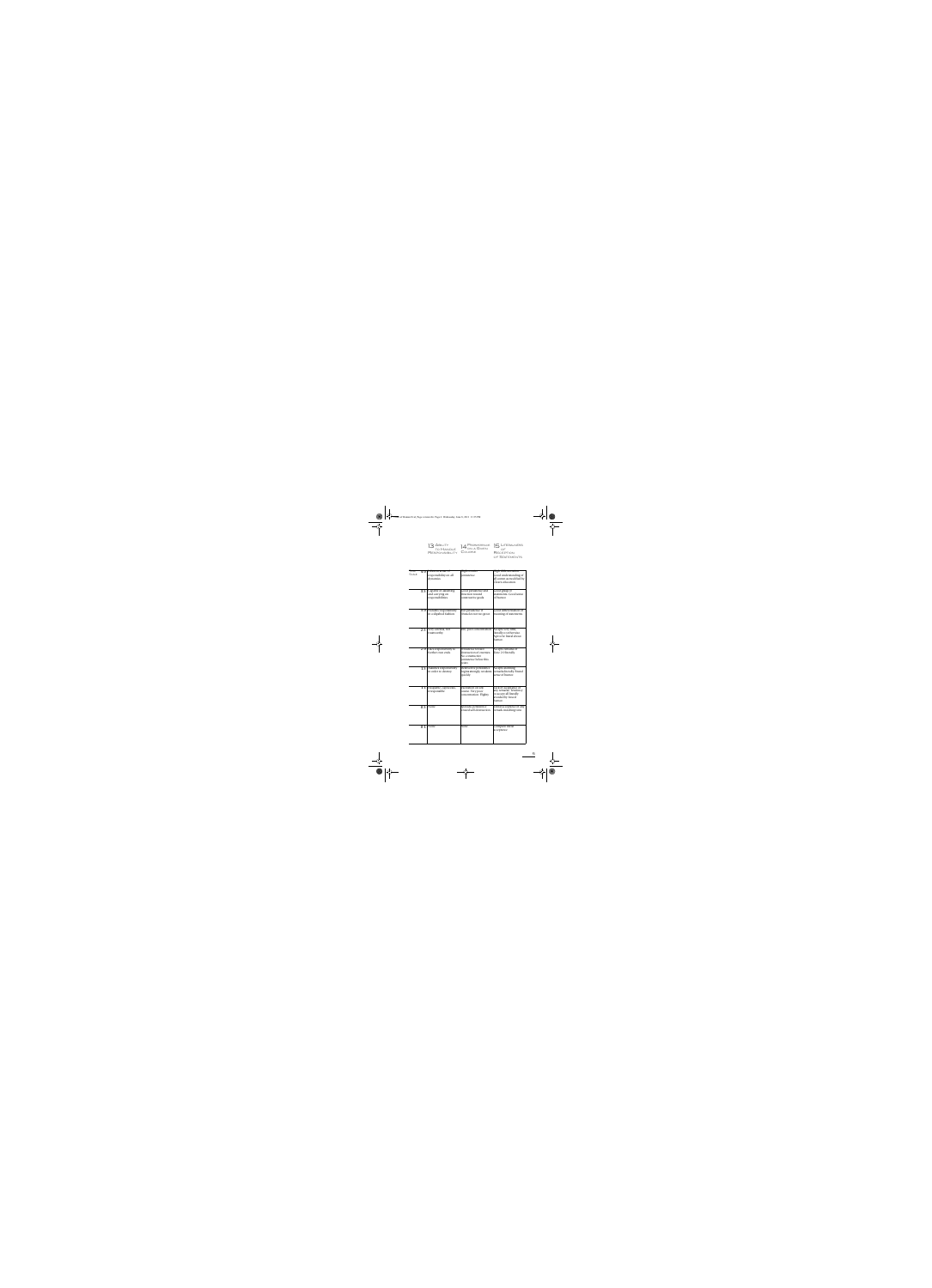METHOD USED BY SUBJECT TO **HANDLE OTHERS** 16 METHOD 17 HYPNOTIC 18

HYPNOTIC

ABILITY TO **EXPERIENCE** PRESENT TIME PLEASURE

| <b>TONE</b><br>4.0<br><b>SCALE</b> | Gains support by<br>creative enthusiasm and<br>vitality backed by reason.                                                                        | Impossible to hypnotize Finds existence very full<br>without drugs and<br>consent.                                | of pleasure.                                                           |
|------------------------------------|--------------------------------------------------------------------------------------------------------------------------------------------------|-------------------------------------------------------------------------------------------------------------------|------------------------------------------------------------------------|
| 3.5                                | Gains support by<br>creative reasoning and<br>vitality.                                                                                          | Difficult to trance unless   Finds life pleasurable<br>still possessed of a trance   most of the time.<br>engram. |                                                                        |
| 3.0                                | Invites support by<br>practical reasoning and<br>social graces.                                                                                  | Could be hypnotized,<br>but alert when awake.                                                                     | Experiences pleasure<br>some of the time.                              |
| 2.5                                | Careless of support from<br>others.                                                                                                              | Can be a hypnotic<br>subject, but mostly alert.                                                                   | Sometimes experiences a<br>moment of pleasure.<br>Low intensity.       |
| 2.0                                | Nags and bluntly<br>criticizes to demand<br>compliance with wishes.                                                                              | Negates somewhat, but<br>can be hypnotized.                                                                       | Occasionally experiences<br>some pleasure in<br>extraordinary moments. |
| 1.5                                | Uses threats,<br>punishment and<br>alarming lies to<br>dominate others.                                                                          | Negates heavily against<br>remarks, but absorbs<br>them.                                                          | Seldom experiences any<br>pleasure.                                    |
| 1.1                                | Nullifies others to get<br>them to level where they<br>can be used. Devious<br>and vicious means.<br>Hypnotism, gossip.<br>Seeks hidden control. | In a permanent light<br>trance, but negates.                                                                      | Most gaiety forced.<br>Real pleasure out of<br>reach.                  |
| 0.5                                | Enturbulates others to<br>control them. Cries for<br>pity. Wild lying to gain<br>sympathy.                                                       | Very hypnotic. Any<br>remark made may be a<br>"positive suggestion."                                              | None.                                                                  |
| 0.1                                | Pretends death so others<br>will not think him<br>dangerous and will go<br>away.                                                                 | Is equivalent to a<br>hypnotized subject<br>when "awake."                                                         | None.                                                                  |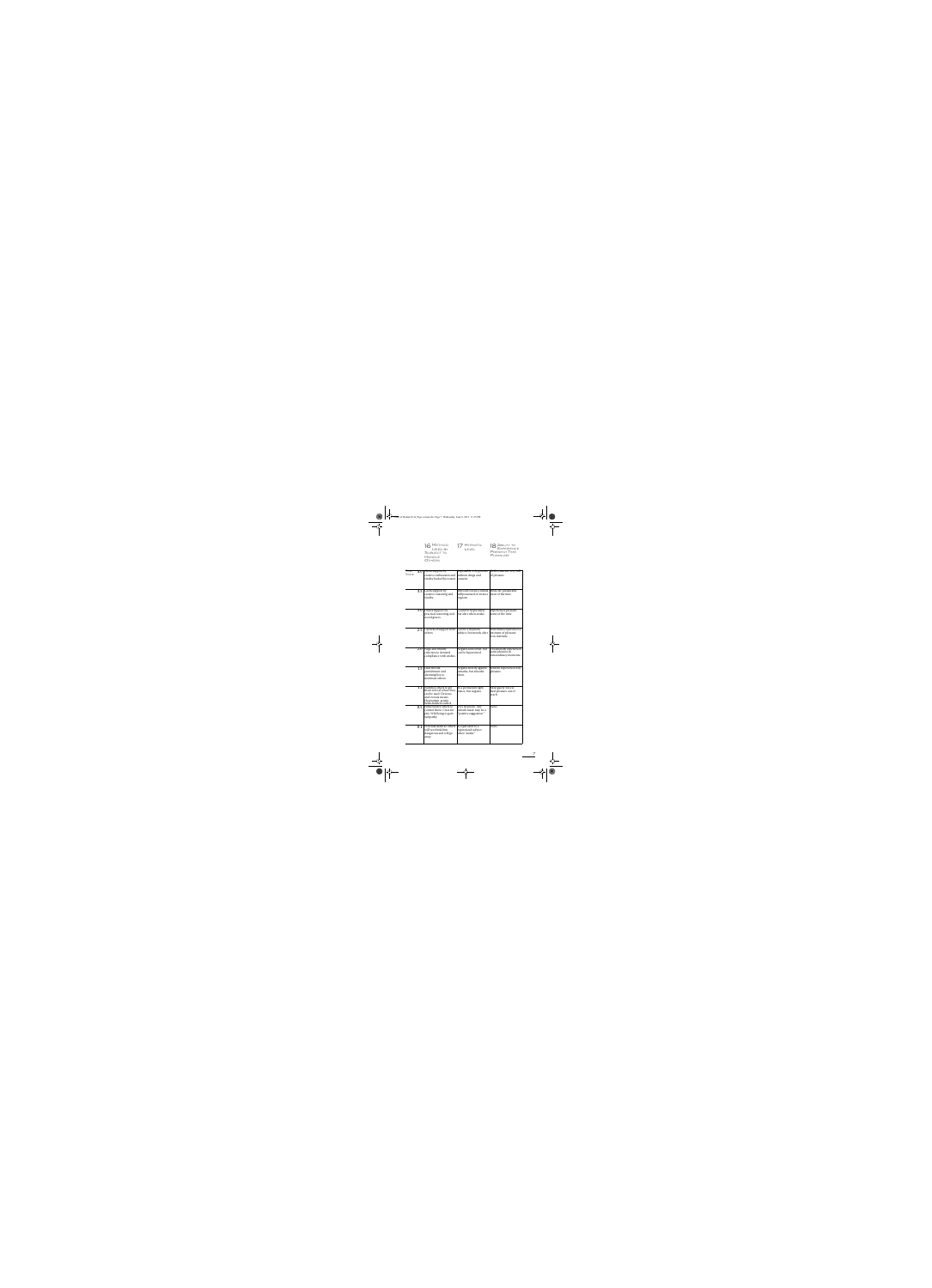| 19 Your<br>Value   |
|--------------------|
|                    |
| <b>AS A FRIEND</b> |

HOW **М**исн **OTHERS LIKE** YOU 19 YOUR 20 HOW 21



| <b>TONE</b><br><b>SCALE</b> |                  | 4.0 Excellent.        | Loved by many.                             | In excellent condition.             |
|-----------------------------|------------------|-----------------------|--------------------------------------------|-------------------------------------|
|                             |                  |                       |                                            |                                     |
|                             |                  |                       |                                            |                                     |
|                             |                  |                       |                                            |                                     |
|                             | 3.5              | Very good.            | Well loved.                                | In good condition.                  |
|                             |                  |                       |                                            |                                     |
|                             |                  |                       |                                            |                                     |
|                             |                  |                       |                                            |                                     |
|                             | $\overline{3.0}$ | Good.                 | Respected by most.                         | Fairly good.                        |
|                             |                  |                       |                                            |                                     |
|                             |                  |                       |                                            |                                     |
|                             |                  |                       |                                            |                                     |
|                             | 2.5              | Fair.                 | Liked by a few.                            | Shows some neglect.                 |
|                             |                  |                       |                                            |                                     |
|                             |                  |                       |                                            |                                     |
|                             |                  |                       |                                            |                                     |
|                             | 2.0              | Poor.                 | Rarely liked.                              | Very neglected.                     |
|                             |                  |                       |                                            |                                     |
|                             |                  |                       |                                            |                                     |
|                             |                  |                       |                                            |                                     |
|                             | 1.5              | Definite liability.   | Openly disliked by most. Often broken. Bad | repair.                             |
|                             |                  |                       |                                            |                                     |
|                             |                  |                       |                                            |                                     |
|                             |                  |                       |                                            |                                     |
|                             | 1.1              | Dangerous liability.  | Generally despised.                        | Poor. In poor condition.            |
|                             |                  |                       |                                            |                                     |
|                             |                  |                       |                                            |                                     |
|                             |                  |                       |                                            |                                     |
|                             | $\overline{0.5}$ | Very great liability. | Not liked. Only pitied by<br>some.         | In very bad condition<br>generally. |
|                             |                  |                       |                                            |                                     |
|                             |                  |                       |                                            |                                     |
|                             |                  |                       |                                            |                                     |
|                             | 0.1              | Total liability.      | Not regarded.                              | No realization of<br>possession.    |
|                             |                  |                       |                                            |                                     |
|                             |                  |                       |                                            |                                     |
|                             |                  |                       |                                            |                                     |